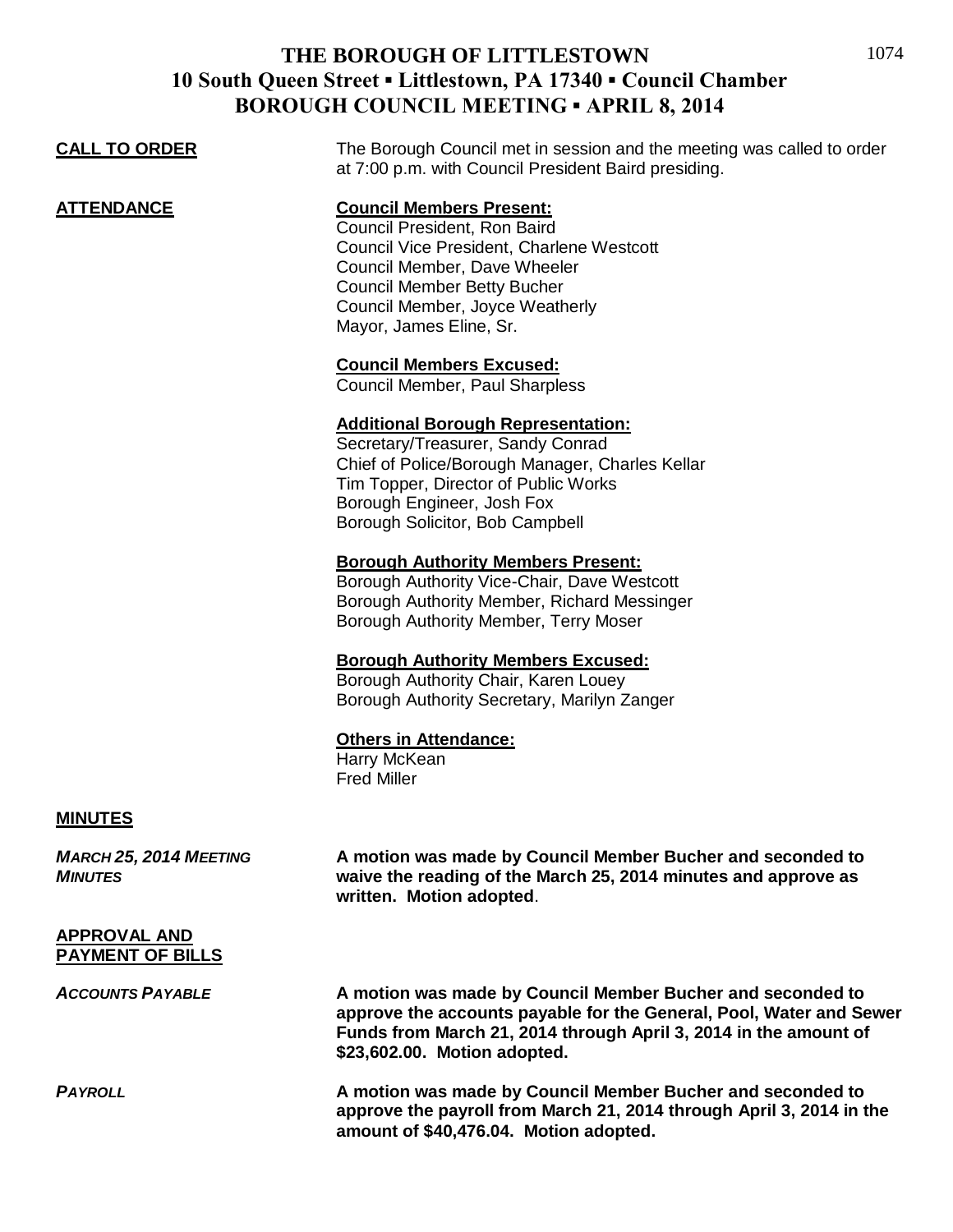# **THE BOROUGH OF LITTLESTOWN 10 South Queen Street ▪ Littlestown, PA 17340 ▪ Council Chamber BOROUGH COUNCIL MEETING ▪ APRIL 8, 2014**

### **NEW BUSINESS**

| Borough Manager Kellar will be contacted AT&T to see if he can negotiate<br>an extension.                                                                                                                                                                                                                                          |
|------------------------------------------------------------------------------------------------------------------------------------------------------------------------------------------------------------------------------------------------------------------------------------------------------------------------------------|
| A motion was made by Council Vice-President Westcott and<br>seconded to approve the authorization for additional services from<br>HRG to update the Borough's Developer Construction and Materials<br>Specifications for Land Development dated January 2007 with an<br>amount not to exceed \$6,900.00. Motion adopted            |
| Council President Baird recessed the meeting of the Littlestown Borough<br>Council at 7:15pm for the meeting of the Borough Authority.                                                                                                                                                                                             |
| The Borough Authority met in session and the meeting was called to order<br>at 7:15 p.m. with Borough Authority Vice-Chair, Westcott presiding.                                                                                                                                                                                    |
| A motion was made by Borough Authority Member Moser and<br>seconded to approve the advertising of the water/sewer tapping fees.<br>Motion adopted.                                                                                                                                                                                 |
| Borough Authority Member Messinger made a motion to adjourn the<br>meeting of the Littlestown Borough Authority. Motion adopted.                                                                                                                                                                                                   |
| The meeting of the Littlestown Borough Authority was adjourned at<br>7:17pm.                                                                                                                                                                                                                                                       |
| The meeting of the Littlestown Borough Council was reconvened at<br>7:17pm.                                                                                                                                                                                                                                                        |
|                                                                                                                                                                                                                                                                                                                                    |
| A motion was made by Council Vice President Westcott and<br>seconded to approve the advertising of the water/sewer tapping fees.<br>Motion adopted.                                                                                                                                                                                |
|                                                                                                                                                                                                                                                                                                                                    |
| A motion was made by Council Vice President Westcott and<br>seconded to deny the request from Ginny L. Reichart Realty, Inc. to<br>reduce the water/sewer bill for the property located at 2 East King<br>Street. Council President Baird stated that this was a non-agenda item<br>and asked for public comments. Motion adopted. |
| Council President Baird recessed the meeting of the Littlestown Borough<br>Council at 7:30pm.                                                                                                                                                                                                                                      |
| The meeting of the Littlestown Borough Council was reconvened at<br>7:59pm.                                                                                                                                                                                                                                                        |
|                                                                                                                                                                                                                                                                                                                                    |